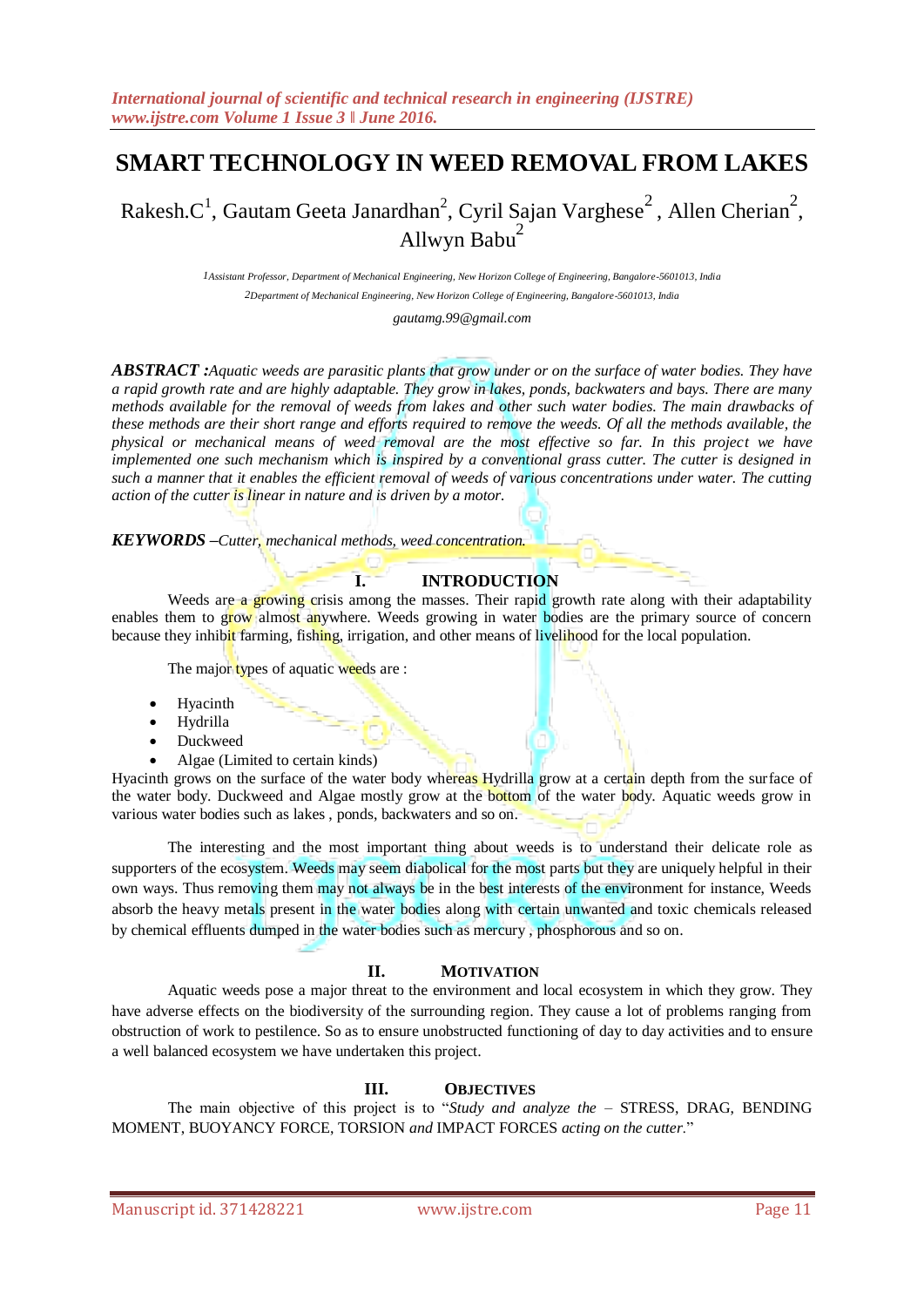## **IV. DESIGN AND ANALYSIS**

The cutter was designed in CATIA V5 and the analysis was done in ANSYS 15.

#### **4.1. Design**

The dimensions of the cutter are: Length  $-60$ cm Width – 4cm Gauge – 2mm Blade length – 8cm Blade angle  $-45^\circ$ 

The cutter material is aluminum 6061 and the weeds are depicted by pure aluminum which is a soft metal. The properties of the same are mentioned below:

> Aluminum 6061 – Yield stress – 290 MPa Maximum stress – 680 MPa Strain modulus – 27600 MPa Pure Aluminum (AL 1100) – Yield stress – 40 MPa

## **4.2. Motor**

The motor used is a high torque wiper motor. This motor is essentially used in automobiles and is connected to the wiper to clear the windshield off rain droplets. The motor is attached to a rheostat to control its speed. The motor had to be made to vary speeds as the concentration of weeds changes from place to place, and to cut them, the optimal speed was required.

#### **4.3. Connecting Links**

The motor used is a high torque wiper motor. This motor is essentially used in automobiles and is connected to the wiper to clear the windshield off rain droplets. The motor is attached to a rheostat to control its speed. The motor had to be made to vary speeds as the concentration of weeds changes from place to place, and to cut them, the optimal speed was required.

#### **4.4. Analysis**

The analysis rendered the following values of deformation of the cutter: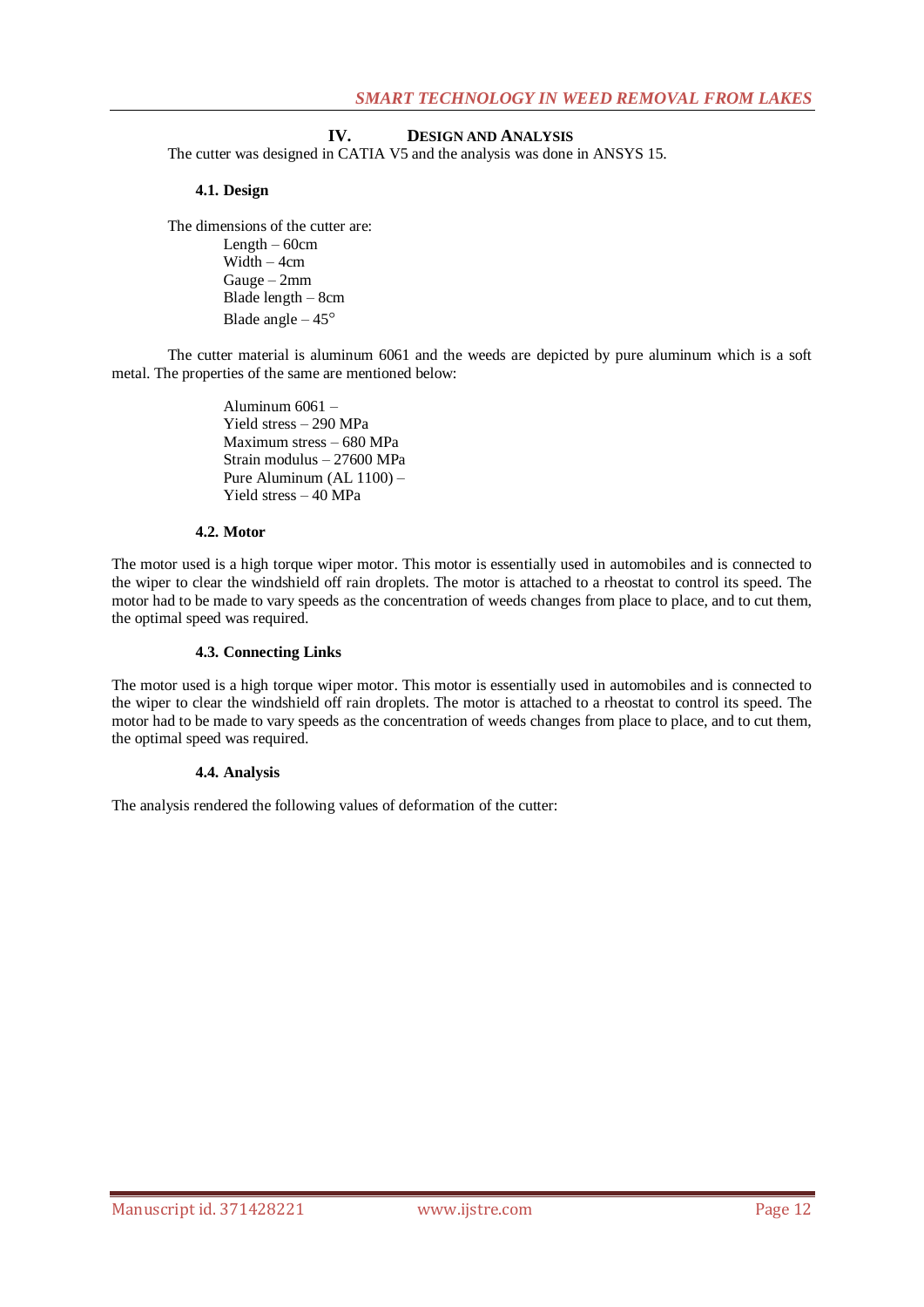## *SMART TECHNOLOGY IN WEED REMOVAL FROM LAKES*

|        | Time [s]    |    | $\sqrt{\phantom{a}}$ Minimum $[m]$ $\sqrt{\phantom{a}}$ Maximum $[m]$ |
|--------|-------------|----|-----------------------------------------------------------------------|
| 1      | 1.1755e-038 | 0. | 0.                                                                    |
| 2      | 5.0003e-006 | 0. | 1.7001e-003                                                           |
| 3      | 1.0002e-005 | 0. | 3.3938e-003                                                           |
| 4      | 1.5001e-005 | 0. | 5.0288e-003                                                           |
| 5      | 2.0003e-005 | 0. | 6.5904e-003                                                           |
| 6      | 2.5002e-005 | 0. | 8.2722e-003                                                           |
| 7      | 3.0005e-005 | 0. | 9.9559e-003                                                           |
| 8      | 3.5005e-005 | 0. | 1.1639e-002                                                           |
| 9      | 4.0001e-005 | 0. | 1.332e-002                                                            |
| 10     | 4.5003e-005 | 0. | 1.5003e-002                                                           |
| $11\,$ | 5.0002e-005 | 0. | 1.6686e-002                                                           |
| 12     | 5.5001e-005 | 0. | 1.8368e-002                                                           |
| 13     | 6.0001e-005 | 0. | 2.0051e-002                                                           |
| 14     | $6.5e-005$  | 0. | 2.1734e-002                                                           |
| 15     | 7.0005e-005 | 0. | 2.3418e-002                                                           |
| 16     | 7.5003e-005 | 0. | 2.5101e-002                                                           |
| 17     | 8.0003e-005 | 0. | 2.6783e-002                                                           |
| 18     | $8.5e-005$  | 0. | 2.8466e-002                                                           |
| 19     | 9.0001e-005 | 0. | 3.0149e-002                                                           |
| 20     | 9.5003e-005 | 0. | 3.1832e-002                                                           |
| 21     | $1.e-004$   | 0. | 3.3515e-002                                                           |



**FIG-4.1 Deformation in the cutter**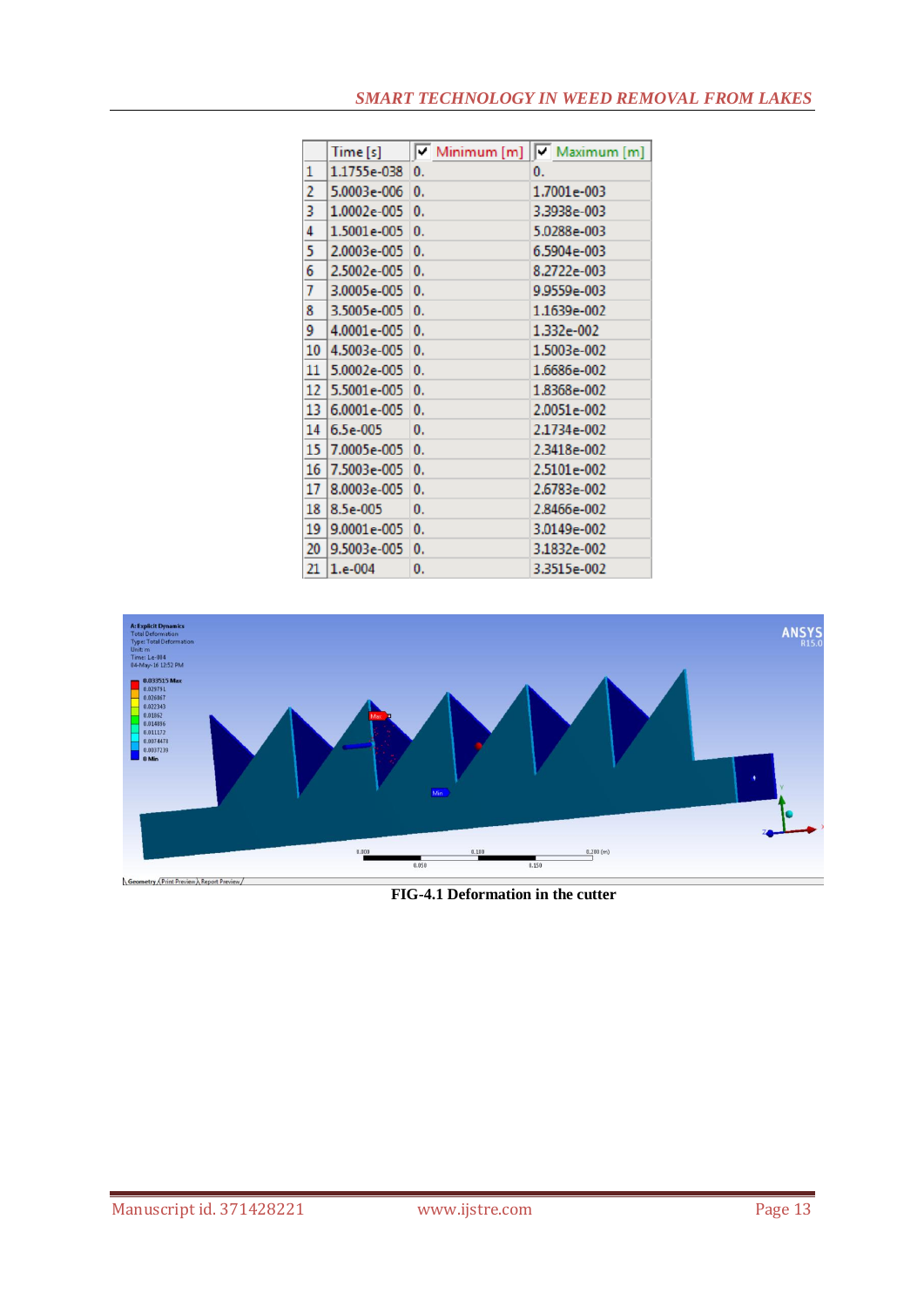| <b>Tabular Data</b> |                  |    |  |    |                             |  |  |
|---------------------|------------------|----|--|----|-----------------------------|--|--|
|                     | Time[s]          |    |  |    | Minimum [Pa] V Maximum [Pa] |  |  |
| 1                   | $1.1755e-038$ 0. |    |  | 0. |                             |  |  |
| 2                   | $5.0003e-006$ 0. |    |  |    | $4.2424e+008$               |  |  |
| 3                   | $1.0002e-005$ 0. |    |  |    | 4.0875e+008                 |  |  |
| 4                   | $1.5001e-005$ 0. |    |  |    | $4.246e+008$                |  |  |
| 5                   | $2.0003e-005$ 0. |    |  |    | $4.284e+008$                |  |  |
| 6                   | $2.5002e-005$ 0. |    |  |    | $4.2045e+008$               |  |  |
| 7                   | $3.0005e-005$ 0. |    |  |    | 4.1408e+008                 |  |  |
| 8                   | $3.5005e-005$ 0. |    |  |    | 4.0365e+008                 |  |  |
| 9                   | $4.0001e-005$ 0. |    |  |    | 3.9786e+008                 |  |  |
| 10                  | $4.5003e-005$ 0. |    |  |    | $4.0467e+008$               |  |  |
| 11                  | $5.0002e-005$ 0. |    |  |    | $4.1064e+008$               |  |  |
| 12                  | $5.5001e-005$ 0. |    |  |    | $4.1022e+008$               |  |  |
| 13                  | $6.0001e-005$ 0. |    |  |    | $4.217e+008$                |  |  |
| 14                  | $6.5e-005$       | 0. |  |    | 4.1985e+008                 |  |  |
| 15                  | 7.0005e-005 0.   |    |  |    | 4.2179e+008                 |  |  |
| 16                  | 7.5003e-005 0.   |    |  |    | 4.2446e+008                 |  |  |
| 17                  | $8.0003e-005$ 0. |    |  |    | $4.0231e+008$               |  |  |
| 18                  | $8.5e - 005$     | 0. |  |    | $4.136e+008$                |  |  |
| 19                  | $9.0001e-005$ 0. |    |  |    | 4.0439e+008                 |  |  |
| 20                  | 9.5003e-005 0.   |    |  |    | $4.141e+008$                |  |  |
| 21                  | $1.e-004$        | 0. |  |    | 4.2253e+008                 |  |  |

The values of stress in the cutter are as follows:

The stress in the cutter is mostly concentrated at the sharp edges of the blades of the cutter, that is the cutting portion of the cutter. If the stress concentration increases beyond a point, the metal begins to deform and fail. This results in creep formation, the damage caused by creep can be destructive and finally the part shears off and fracture occurs.



**FIG-4.2 Stress concentration in the cutter** 

### **4.5. Stress-Strain curve**

The stress-strain curve of the cutter is shown in the figure below. The elastic and plastic regions are shown as the material obeys Hooke's law. The Modulus of elasticity of aluminum is 70 MPa.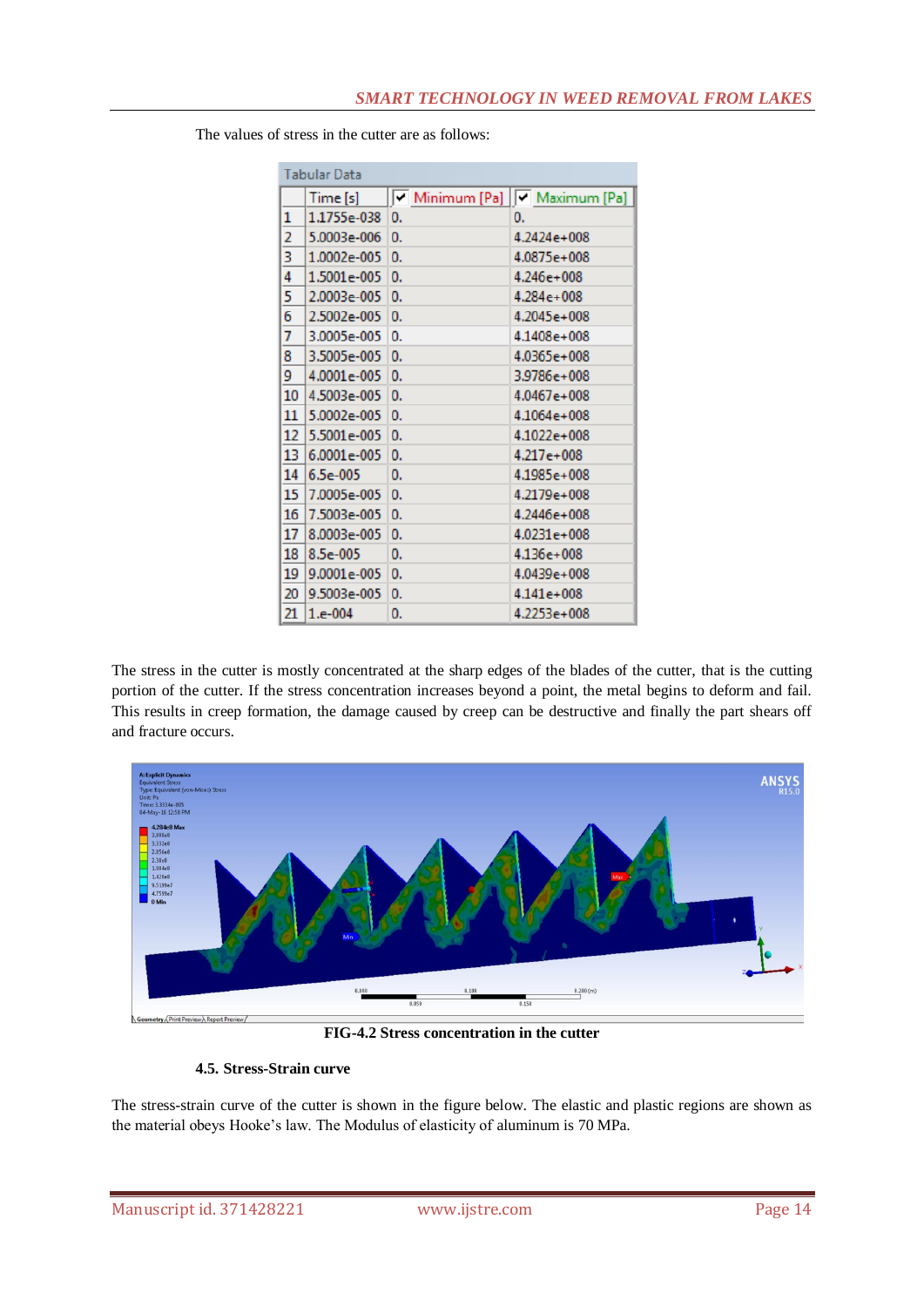## *SMART TECHNOLOGY IN WEED REMOVAL FROM LAKES*



**FIG-4.3 Stress vs. Strain graph of the cutter** 

## **V. METHODOLOGY**

There are various methods of weed removal, the most common being mechanical methods in which a blade attached to a long rod or cable cuts the weed. The other method used is the chemical method in which a chemical is sprayed on the weed infested area. This method is no longer used as it has adverse effects on the ecosystem. The main objective of the project was to design a simple cutter for the removal of weeds from water bodies. Initially, a tiller based design was being considered, but the design had a lot of drawbacks, the main drawback being the excessive drag force. The alternative to this was inspired by a simple grass cutter. The design was simple and easy, nothing ostentatious. The method of weed removal proposed in this project is by optimizing a grass cutter to suit the cutting of weeds under water. The construction and operation are simple in nature and is efficient in cutting the various forms of weeds. The mechanism used in this project to convert rotary motion to linear motion is by means of links, arranged in a similar manner to that of the quick return mechanism, the difference being the forward and backward strokes have the same speed. The motor used here is a high torque, 12V, DC motor. The primary requirement for the cutting motion of the blades under water is more torque than speed as the required force has to be applied to cut the weeds. Hence, a high torque variable motor is used. The figure below shows the final assembly of the blades.



**FIG-5.1 Final assembly of the cutter**

Manuscript id. 371428221 www.ijstre.com Page 15